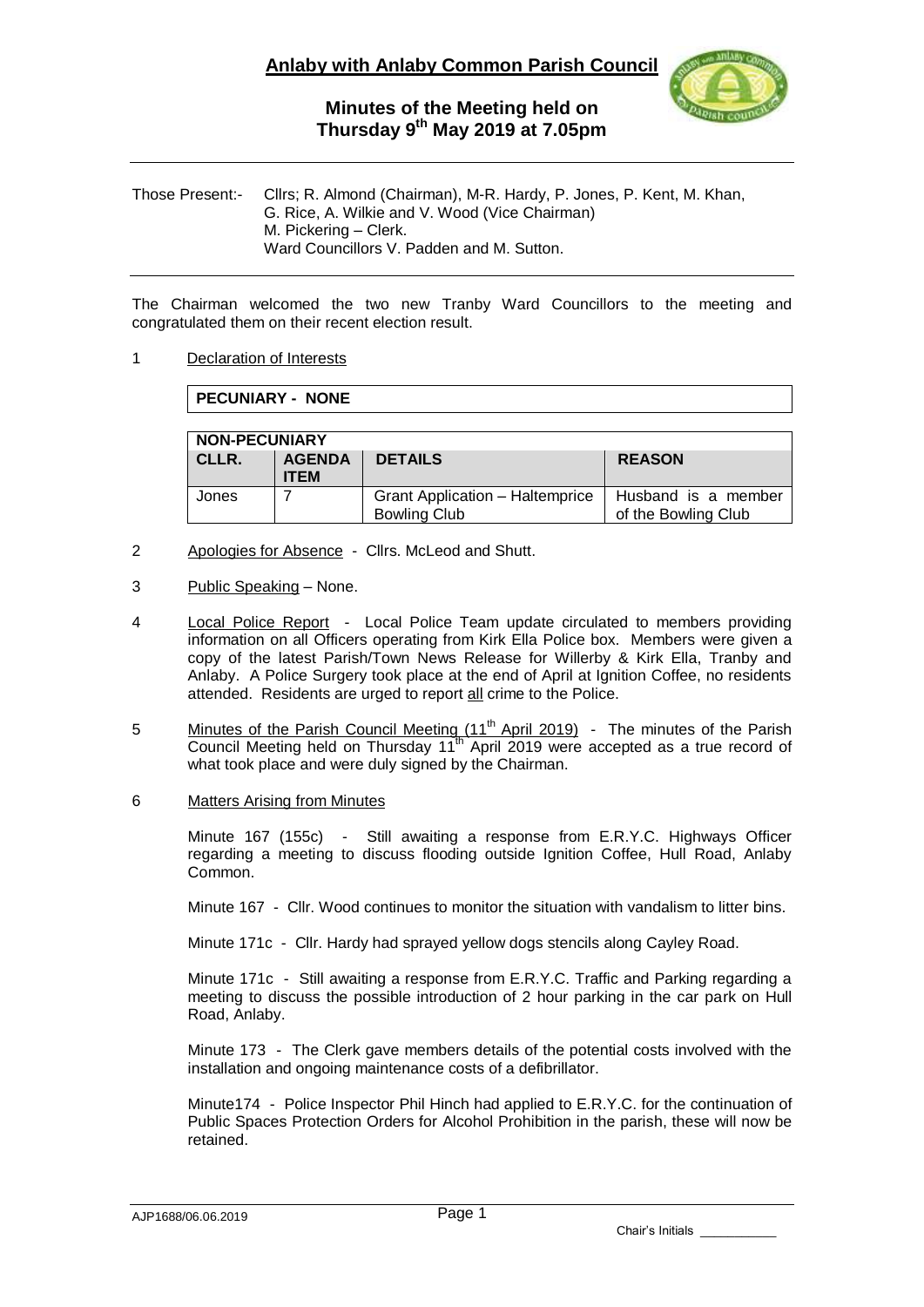

# **Minutes of the Meeting held on Thursday 9 th May 2019 at 7.05pm**

Minute 175 - As part of Sainsburys celebrating 150 years, one of the Duty Managers at Sainsburys Willerby advised of their plans to do a community litter-pick possibly from Anlaby through to Willerby, awaiting further information.

7 Finance Report - Parish precept of £22500.00 had been paid into the account on 29<sup>th</sup> April 2019.

Annual Accounts for Year Ending  $31<sup>st</sup>$  March 2019 - The accounts for the year ending 31<sup>st</sup> March 2019 were presented to Council, after discussion these were approved and signed by the Chairman and Clerk.

Grant Application – Anlaby Community Care Centre - The Chairman read out details of the application received from Anlaby Community Care Centre and advised that the purpose of the request is to help towards the cost of providing sporting equipment for the members to use to improve their mobility and help them interact with each other. After discussion, it was agreed to award the amount of £549.89.

Grant Application - Haltemprice Bowling Club - The Chairman read out details of the application received from Haltemprice Bowling Club and advised that the purpose of the request is to help towards the cost of erecting fencing around the new water tank being installed for the bowling green irrigation system. After discussion, it was agreed to award the amount of £160.00. Cllr. Jones abstained from voting.

| <b>CHEQUE</b><br>NO. | <b>DETAILS</b>                                                          | <b>AMOUNT</b> | <b>VAT</b><br><b>AMOUNT</b> |
|----------------------|-------------------------------------------------------------------------|---------------|-----------------------------|
| <b>MAY 2019</b>      |                                                                         |               |                             |
| 011716               | Mrs. A. Pickering (Pay/Petrol/Expenses/Home)<br>Working)                | £916.09       | Nil                         |
| 011717               | Grant Application - Anlaby Community Care<br>Association                | £549.89       | Nil                         |
| 011718               | <b>Grant Application - Haltemprice Bowling Club</b>                     | £160.00       | Nil                         |
|                      | <b>PAYMENTS BY STANDING ORDER</b>                                       |               |                             |
| 14.05.19             | East Riding Pension Fund - Contribution<br><b>Employer and Employee</b> | £274.88       | Nil                         |

8 Parish Council Cheques & Standing Orders - The following cheques were approved:-

- 9 Recommendations by the Parish Council to the East Riding of Yorkshire Council on Planning Applications
	- FULL PLANNING PERMISSION Erection of two storey and single storey extensions to side and rear and installation of roof lights to create additional living accommodation – 12 First Lane, Anlaby – **No observations.**
	- $\triangleright$  WORKS TO PROTECTED TREES TPO ANLABY NO. 9 1997 (REF 468) -Prune back 4 Yew trees (by approx. 2ft/0.6m) overhanging boundary with 12 Voases Close – Anlaby House Estate Amenity Land, 1 Beverley Road, Anlaby – **Recommend approval.**
	- $\triangleright$  FULL PLANNING PERMISSION Erection of a single storey extension to rear 69 Manor Way, Anlaby – **No observations.**
	- FULL PLANNING PERMISSION -Erection of a single storey extension and conservatory to the rear following demolition of existing lean-to and conservatory (revised scheme of 18/01872/PLF) – Tranby Cottage, 6 Pryme Street, Anlaby – **No observations.**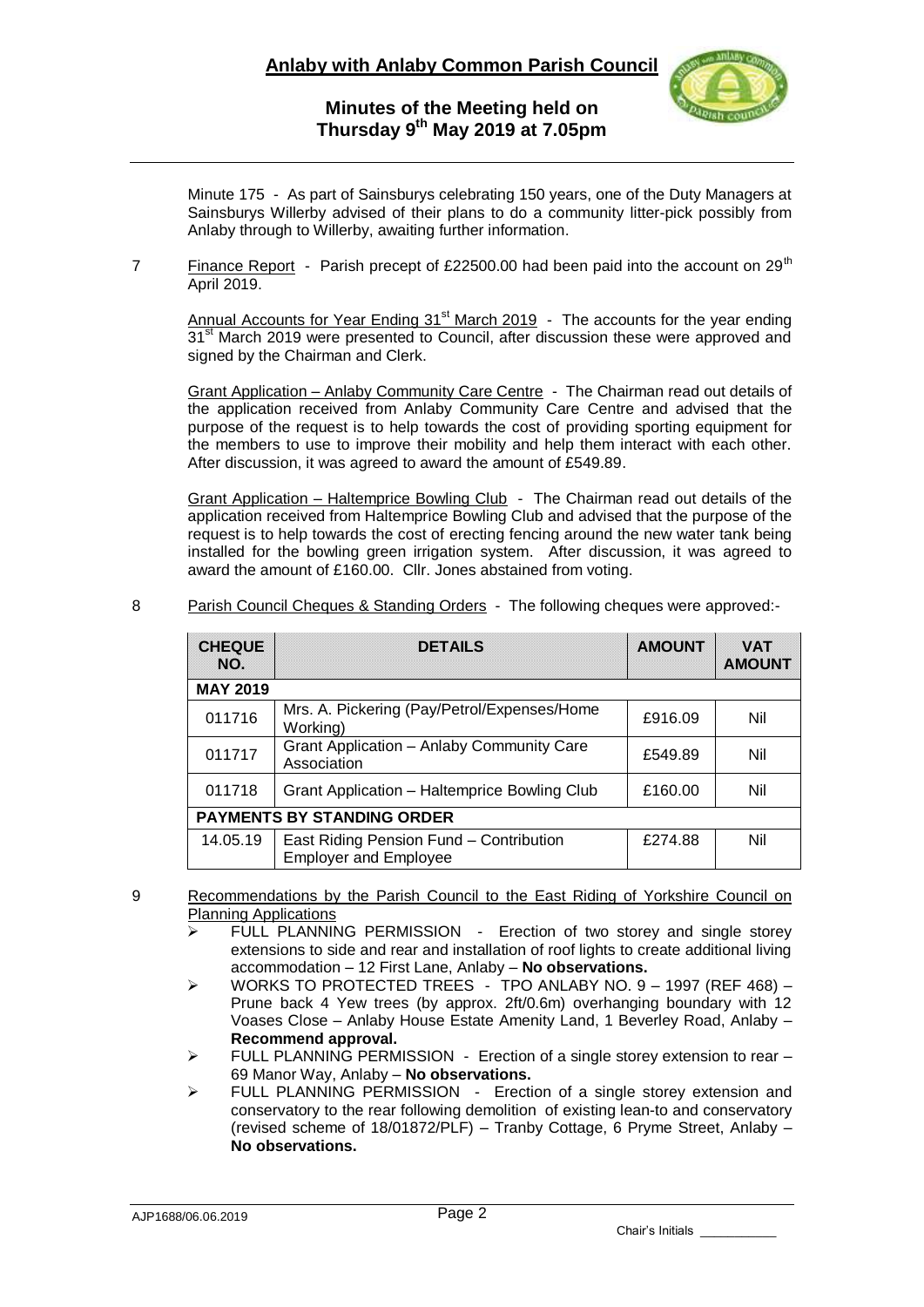

### 10 Update from Working Groups

a) Community Events

Men in Sheds Project - Cllr. Rice confirmed that a representative from the Men in Sheds Project will be attending either the June or July Parish Council meeting to brief members on the project. It was agreed to invite representatives from local Town and Parish and Councils; Cottingham, Hessle, Kirk Ella & West Ella, North Ferriby, Swanland and Willerby. **Action: GR/Clerk**

Anlaby Communities Trust Invitation to discuss needs and provision in Anlaby Village/Common/Park & Rokeby Park - Cllrs. Hardy and Wood to attend.

b) Environment

Anlaby Common - Dog walkers and youths had been seen.

Trust Land, Anlaby - E.R.Y.C. had agreed to order new entrance signs displaying the words 'Trust Land'. Cllr. Wilkie provided members with a copy of a map from HM Land Registry outlining the Trust Land and E.R.Y.C. land.

c) Safety, Street Scene and Facilities

E.R.Y.C. Signs - Nothing more to discuss at present.

Brompton Close, Anlaby - Significant improvement, vehicles parking more considerately, enabling access for emergency vehicles. Police had posted letters through doors and ticketed a number of cars. The Chairman suggested the two Ward Councillors visit the area to comprehend the problem.

Update on Cast Iron Sign Tranby Lane, Anlaby - The new fingers are done, galvanised and primed ready for colour. The post has been blasted and recoated and is finished. Warcups to collect post and return to site ready for fingers to be fitted by Heritage Forge Co. next week.

- d) Communication Topic for inclusion in the next newsletter; restored sign Tranby Lane/Beverley Road.
- e) Administration A discussion took place about the vacancy which exists on the Parish Council. Agenda item for next meeting.
- 11 Voases Lane, Anlaby Cllr. Wilkie handed the Clerk a list of questions to be raised with E.R.Y.C. at a site meeting.
- 12 E.R.Y.C. Issues

Town and Parish Council Liaison Meetings May/June 2019 - Topics for discussion this year will include; recent national and local proposed changes to legislations and planning processes, service development updates and Draft Enforcement Plan. Cllrs. Hardy and Wood volunteered to attend on Tuesday 4th June at 6.00pm.

Follow-up Traffic Consultation Meeting with E.R.Y.C. re. B1232 Willerby - A follow-up traffic consultation meeting is scheduled to take place on Wednesday 22nd May, 2.00pm at the Mercure Hotel, Willerby. Cllrs. Hardy and Jones to attend on behalf of the Parish Council.